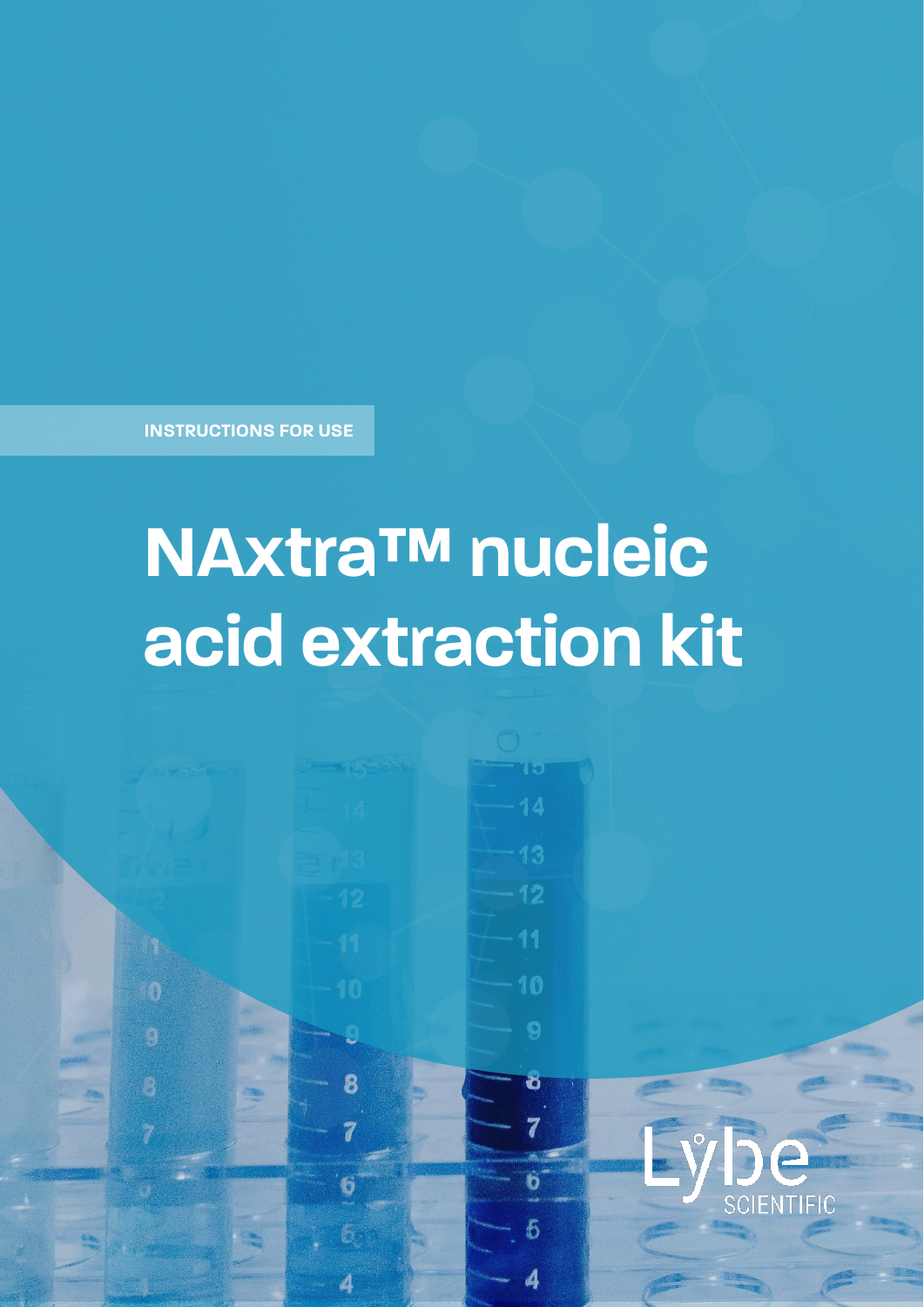# **NAxtra™ nucleic acid extraction kit**

## **INSTRUCTIONS FOR USE**

**Catalog number**: LSNX200, LSNX1000, LSNX5000, LSLY200, LSLY1000, LSLY5000, LSMB200, LSMB1000 and LSMB5000

**Revision** 02

The customer is responsible for compliance with regulatory requirements that pertain to their procedures and uses of the product.

The information in this guide is subject to change without notice.

**DISCLAIMER:** TO THE EXTENT ALLOWED BY LAW, LYBE SCIENTIFIC AS AND/OR ITS AFFILIATE(S) WILL NOT BE LIABLE FOR SPECIAL, INCIDENTAL, INDIRECT, PUNITIVE, MULTIPLE, OR CONSEQUENTIAL DAMAGES IN CONNECTION WITH OR ARISING FROM THIS DOCUMENT, INCLUDING YOUR USE OF IT.

**Revision history:** Pub. No: LB00001/02

| <b>Revision</b> | Date        | <b>Description</b>                 |
|-----------------|-------------|------------------------------------|
| 01              | 21 May 2021 | New document.                      |
| 02              | 10 May 2022 | Inclusion of automation protocols. |



Lybe Scientific AS Dronningens gt. 12 N-7011 Trondheim Norway

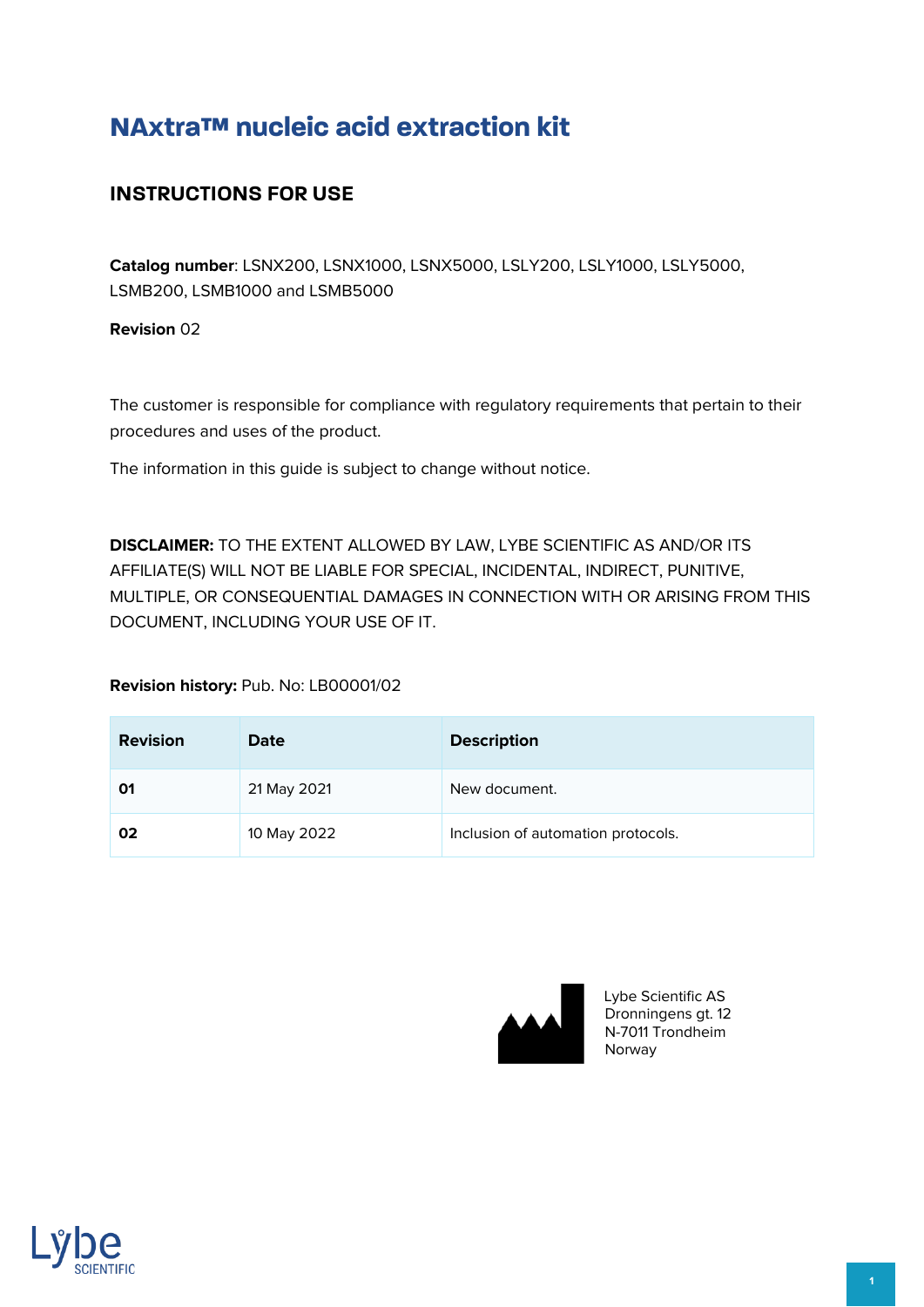# **Contents**

| Materials not supplied: Suggested materials for automated extraction using KingFisher <sup>™</sup> Flex |
|---------------------------------------------------------------------------------------------------------|
| Materials not supplied: Suggested materials for automated extraction using TECAN Fluent®                |
|                                                                                                         |
|                                                                                                         |
|                                                                                                         |
|                                                                                                         |
|                                                                                                         |
| Automated extraction using TECAN Fluent <sup>®</sup> 1080 Automated Work Station12                      |
|                                                                                                         |
|                                                                                                         |
|                                                                                                         |
|                                                                                                         |
|                                                                                                         |
|                                                                                                         |
|                                                                                                         |

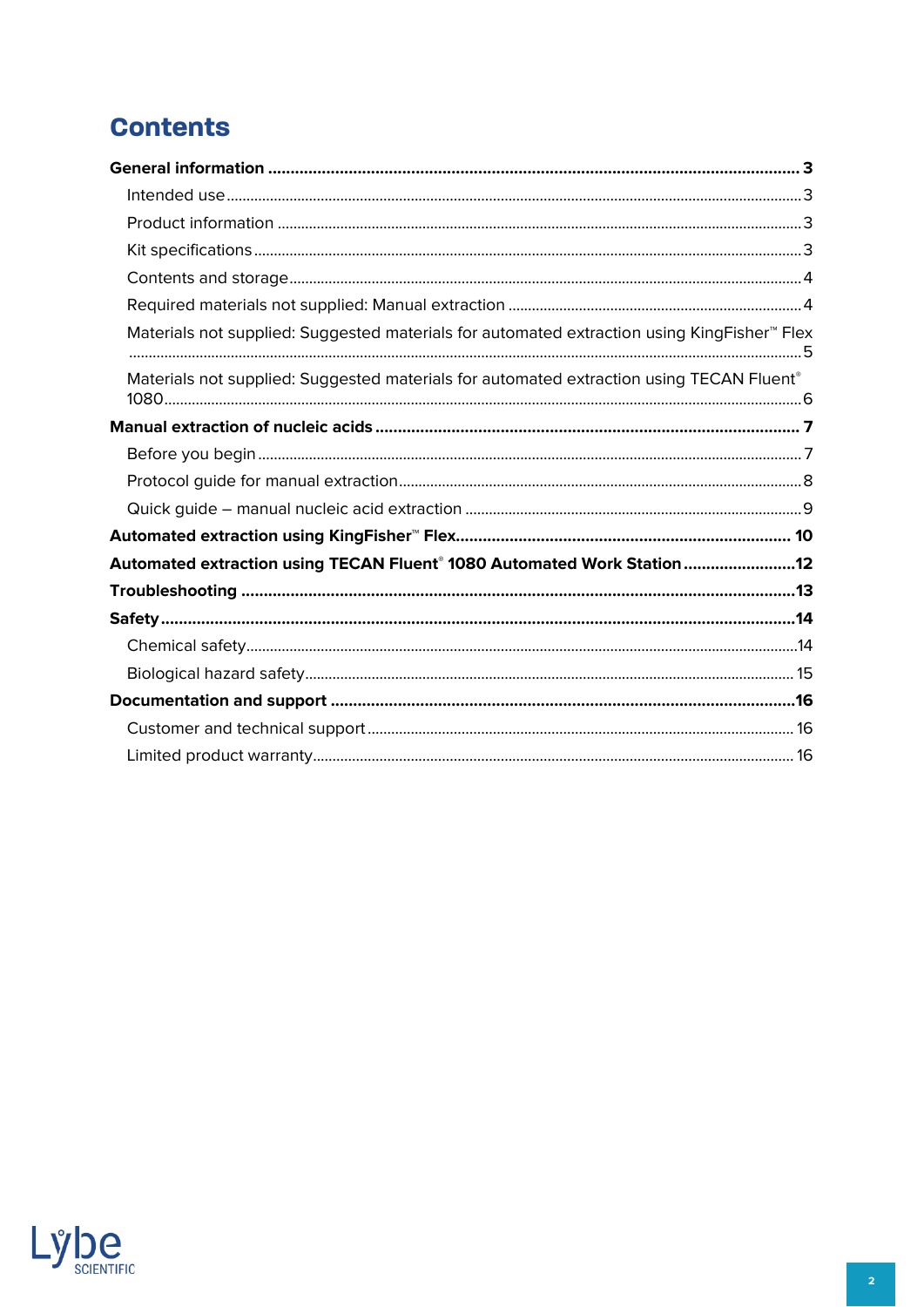# <span id="page-3-0"></span>**General information**

## <span id="page-3-1"></span>**Intended use**

NAxtra™ nucleic acid extraction kit is a magnetic bead-based technology intended for RNA and DNA extraction from human nasopharyngeal and/or oropharyngeal swab samples, saliva, urine or vaginal swab samples. The product should be used for isolation and purification of bacterial or viral nucleic acids preparing clinical samples for downstream qualitative diagnostics and analysis, such as PCR and next-generation sequencing. The kit is intended for use by qualified and trained clinical laboratory personnel specifically instructed and trained in magnetic bead based nucleic acid purification and in vitro diagnostic procedures.

## <span id="page-3-2"></span>**Product information**

NAxtra™ nucleic acid extraction kit (Cat. No. LSNX200, LSNX1000 and LSNX5000, or sold separately as LSLY200, LSLY1000, LSLY5000, LSMB200, LSMB1000, LSMB5000) is specifically designed to recover RNA and DNA from clinical samples. The kit is based on magnetic bead technology, ensuring sensitive and high-quality recovery of nucleic acids for down-stream applications within in vitro diagnostics.

## <span id="page-3-3"></span>**Kit specifications**

NAxtra™ nucleic acid extraction kit can be used by manual handling protocols as well as on common liquid handling instruments or automated magnetic separators. The actual processing time depends on the configuration of the instrument and the magnetic separation system used. Typically, 96 samples can be purified in less than 15 minutes using the NAxtra™ nucleic acid extraction kit on a KingFisher™ Flex system. The actual procedure time depends on the configuration of the instrument and the magnetic separation system used.

The product is intended for *in vitro* diagnostic use and include the following features:

- o Protocol options for both manual and automated extractions
- o Fast extraction of nucleic acid using automated liquid handing robots
- o No need for proteinase K
- o No need for carrier RNA
- o Elution volume of 50-100 µl

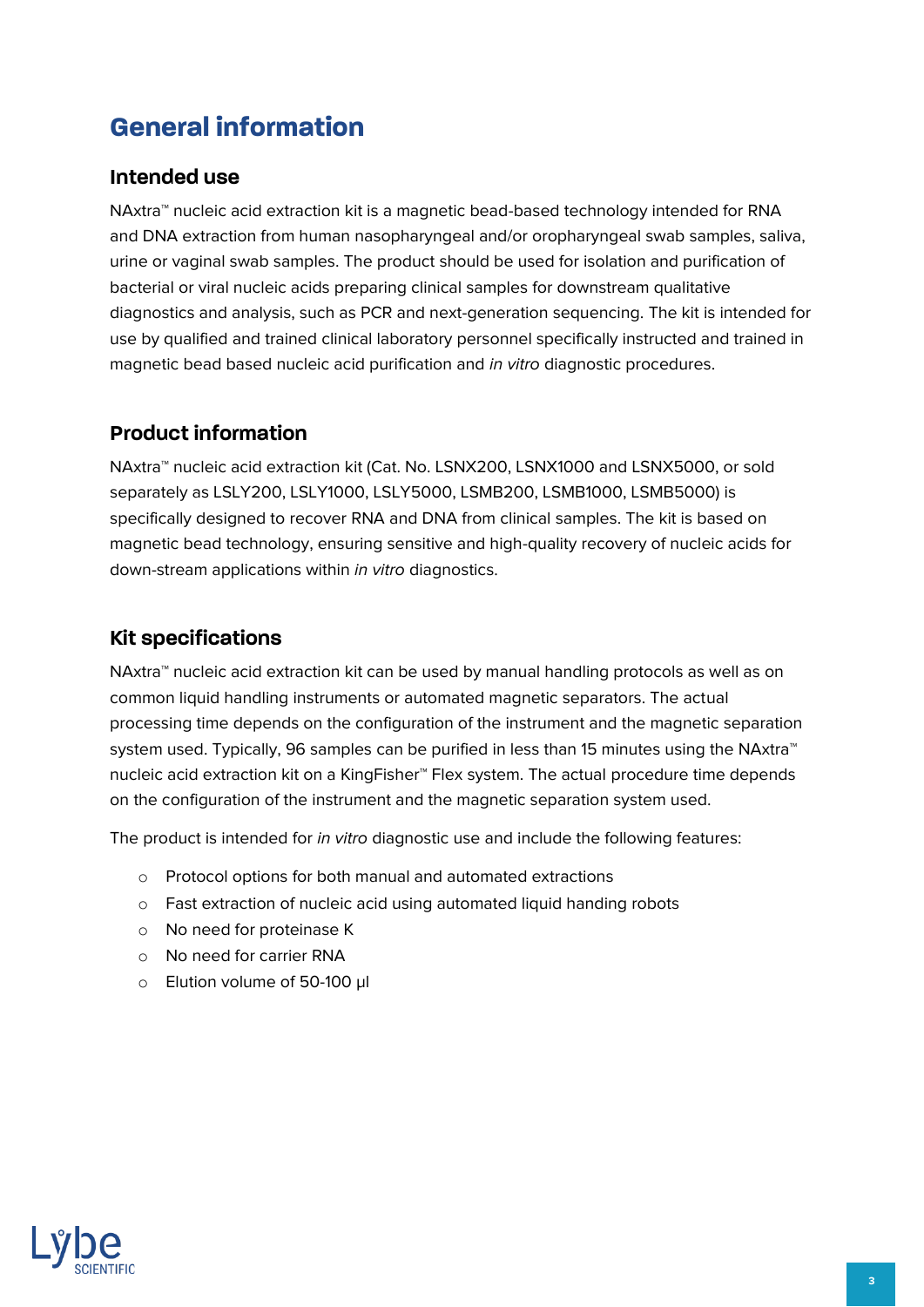## <span id="page-4-0"></span>**Contents and storage**

The NAxtra™ nucleic acid extraction kit contains sufficient reagents for 200 (LSNX200), 1000 (LSNX1000) or 5000 (LSNX5000) reactions with 100 µl or 200 µl sample input volume. Review your assay documentation to determine optimal sample input volume.

| Component                     | Amount<br>(LSNX200,<br>LSLY200 or<br><b>LSMB200)</b> | Amount<br>(LSNX1000,<br><b>LSLY1000 or</b><br><b>LSMB1000)</b> | Amount<br>(LSNX5000,<br><b>LSLY5000 or</b><br><b>LSMB5000)</b> | <b>Storage</b> |
|-------------------------------|------------------------------------------------------|----------------------------------------------------------------|----------------------------------------------------------------|----------------|
| <b>NAxtra™ LYSIS BUFFER</b>   | 40 ml                                                | 200 ml                                                         | 1000 mL                                                        | $2^0C-8^0C$    |
| <b>NAxtra™ MAGNETIC BEADS</b> | 4 mL                                                 | 20 ml                                                          | $100 \mathrm{m}$                                               |                |

## <span id="page-4-1"></span>**Required materials not supplied:** Manual extraction

| <b>Item</b>                                          | <b>Description</b>                |
|------------------------------------------------------|-----------------------------------|
| 100% Isopropanol                                     | Bead mix and wash solution        |
| 80% Ethanol                                          | Wash solution                     |
| <b>Molecular Biology Grade Water (Nuclease-free)</b> | Elution buffer                    |
| Plastic consumables (tubes, plates, tips)            | As appropriate                    |
| <b>Pipettes</b>                                      | As appropriate                    |
| <b>Vortex</b>                                        | As appropriate                    |
| <b>Magnetic stand</b>                                | Separation of beads from solution |

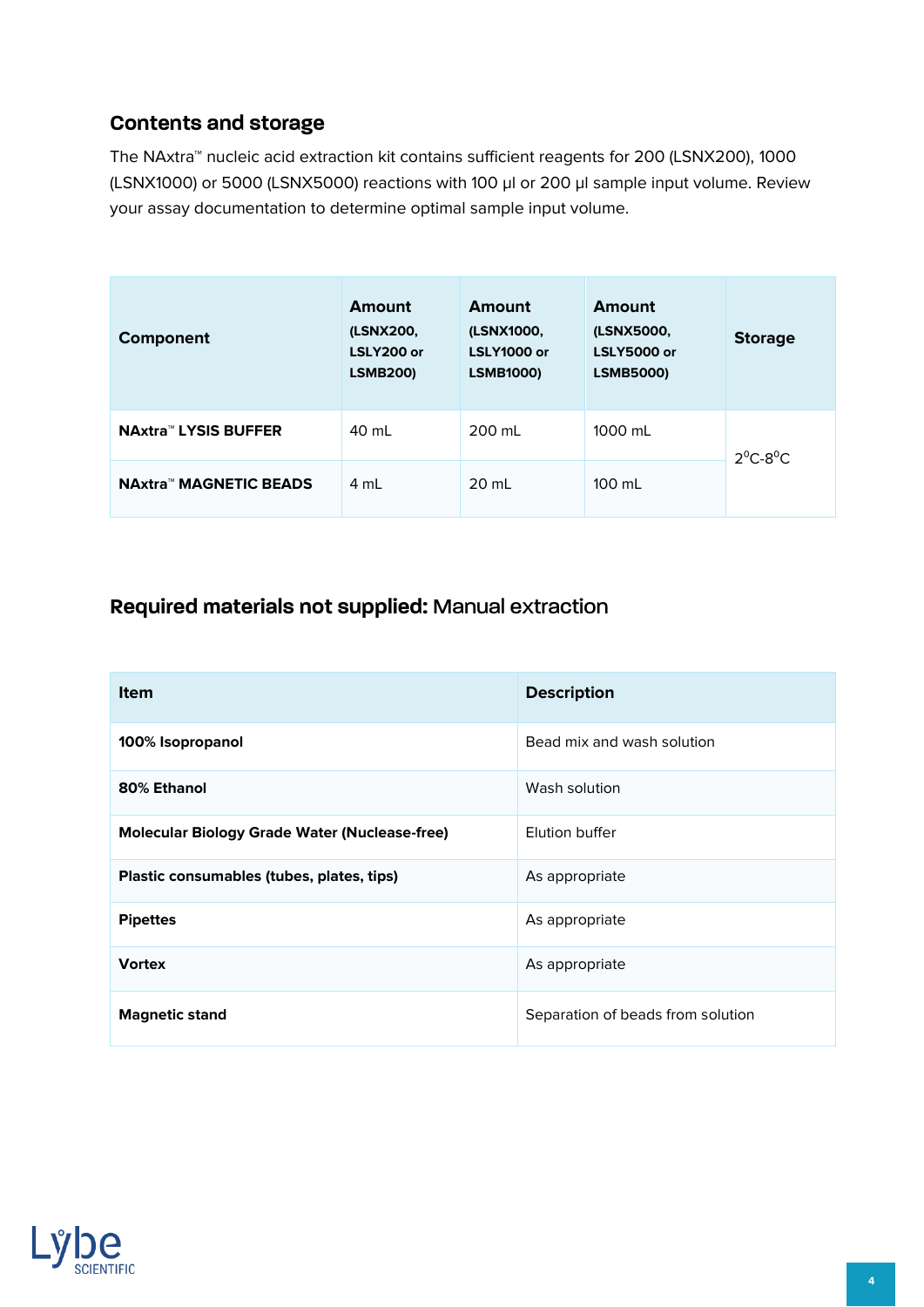## <span id="page-5-0"></span>**Materials not supplied:** Suggested materials for automated extraction

using KingFisher™ Flex

| <b>Item</b>                                                                                 | <b>Description</b>                                   |
|---------------------------------------------------------------------------------------------|------------------------------------------------------|
| 100% Isopropanol                                                                            | Bead mix and wash solution                           |
| 80% Ethanol                                                                                 | Wash solution                                        |
| <b>Molecular Biology Grade Water (Nuclease-free)</b>                                        | Flution buffer                                       |
| KingFisher <sup>™</sup> Flex Purification System, KingFisher with<br>96 Deep-well Head      | ThermoFisher Scientific.<br>Catalog number: 5400630  |
| King Fisher 96 deep-well plate, v-bottom, polypropylene<br>(for Duo Prime, Flex and Presto) | ThermoFisher Scientific.<br>Catalog number: 95040450 |
| Pharma KingFisher™ Flex 96 Deep-Well Tip Combs                                              | ThermoFisher Scientific,<br>Catalog number: 97002534 |
| Nunc <sup>™</sup> 96-Well Polypropylene Storage Microplates                                 | ThermoFisher Scientific.<br>Catalog number: 249946   |

In addition: General single- and multichannel pipettes and tips for 100-1000 µl as appropriate.

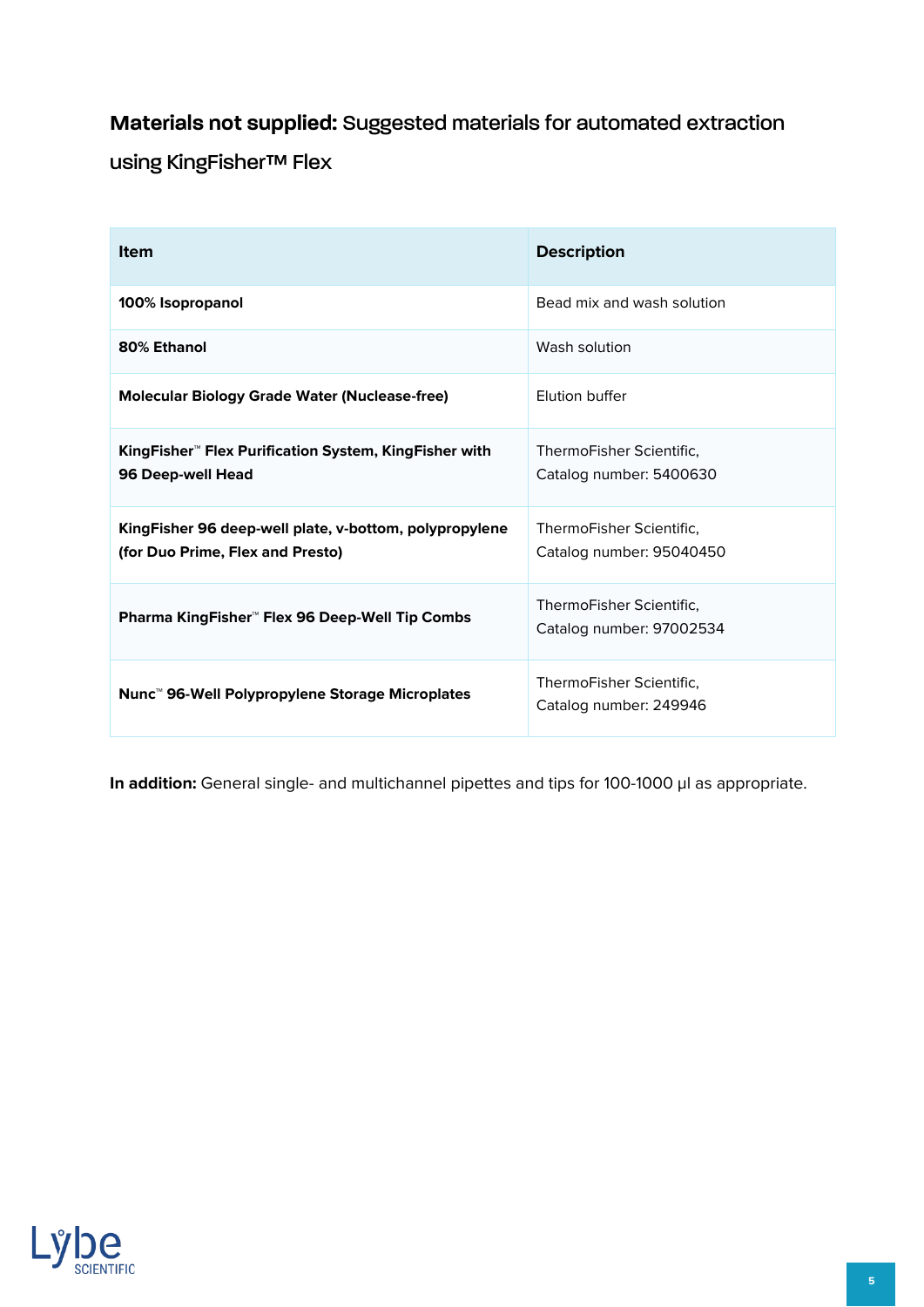# <span id="page-6-0"></span>**Materials not supplied:** Suggested materials for automated extraction using TECAN Fluent® 1080

| <b>Item</b>                                                                                     | <b>Description</b>                                          |
|-------------------------------------------------------------------------------------------------|-------------------------------------------------------------|
| 100% Isopropanol                                                                                | Bead mix and wash solution                                  |
| 80% Ethanol                                                                                     | Wash solution                                               |
| <b>Molecular Biology Grade Water (Nuclease-free)</b>                                            | Flution buffer                                              |
| <b>TECAN Fluent<sup>®</sup> 1080 Automated Work Station</b>                                     | TECAN (Bergman Diagnostika AS),<br>Catalog number: 30042030 |
| Deep well plates: 96-Well Storage, Assay,<br>and Collection Plates, 2 mL well volume            | Agilent, Catalog number: 201240-100                         |
| Reservoir: Single cavity, polypropylene, 300 mL, 96<br>pyramids base geometry                   | Agilent, Catalog number: 201244-100                         |
| Elution plates: 96-Well Storage, Assay, and<br>Collection Plates, 0.5 mL and 0.7 mL well volume | Agilent, Catalog number: 204600-100                         |
| Standard tray LiHa Disposable Tips, Filtered, 200 µl                                            | TECAN, Catalog number: 10612553                             |
| MCA 96 Disposable Tips in ANSI/SLAS-format<br>boxes, Filtered, 200 µl                           | TECAN, Catalog number: 30038618                             |

In addition: General single- and multichannel pipettes and tips for 100-1000 µl as appropriate.

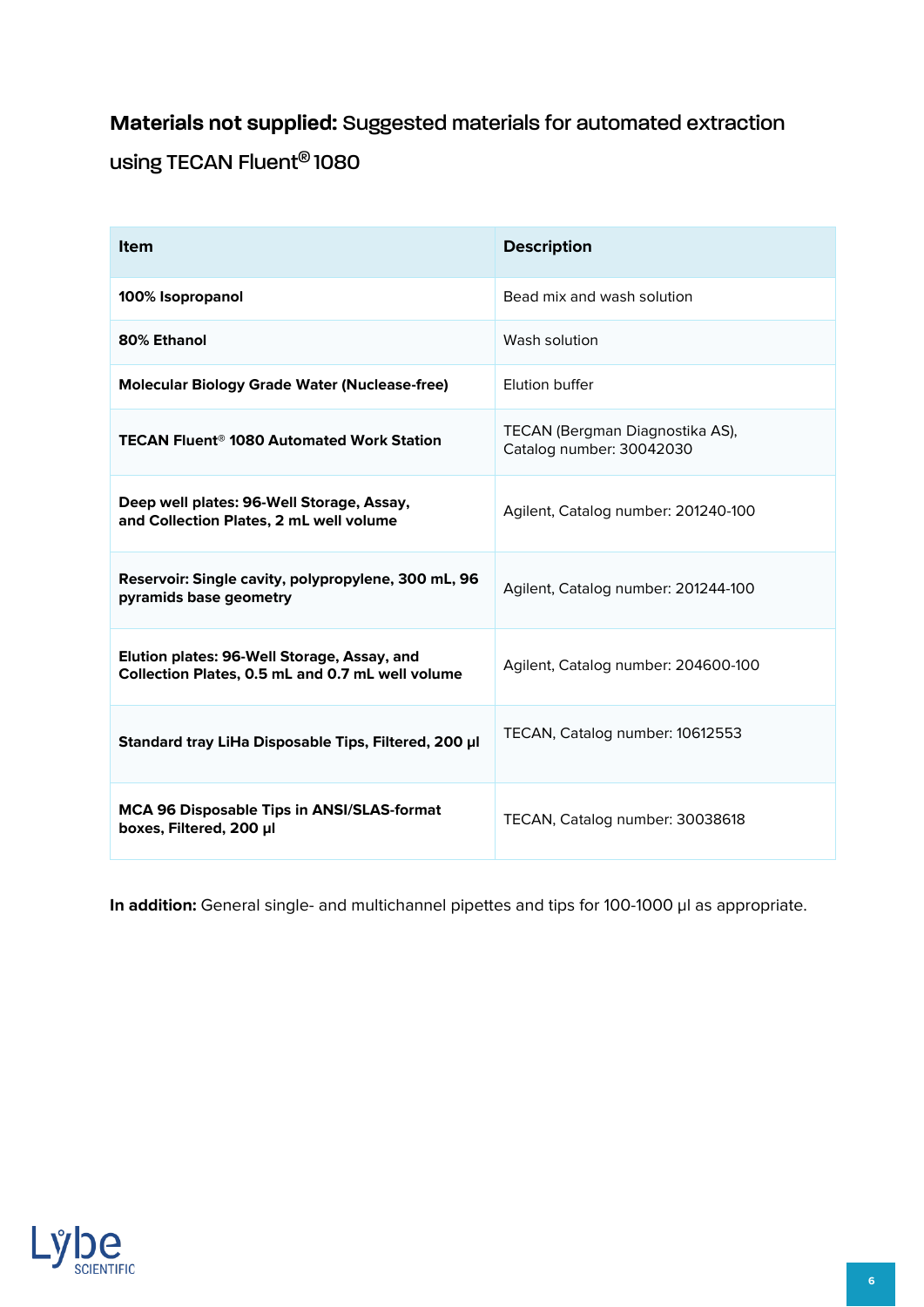# <span id="page-7-0"></span>**Manual extraction of nucleic acids**

## <span id="page-7-1"></span>**Before you begin**

- o Ensure that you read and understand the information provided in this guide before you begin the extraction procedure.
- o Review your assay documentation to determine if an extraction control is recommended to verify the efficacy of the nucleic acid preparation. Follow the extraction control guidelines provided in the assay documentation.
- o Determine the number of required reactions based on the number of patient samples to be processed, plus one Negative Control per plate.
- o Sample input volume may be **100 µl** or **200 µl**. Sensitivity may be increased if using 200 µl sample input volume.
- o Ensure that all NAxtra™ MAGNETIC BEADS are resuspended by shaking the bottle.
- o Prepare ready to use **BEAD MIX**: **20 µl** of the concentrated NAxtra™ MAGNETIC BEADS to **380 µl** (100µl sample input) or **580 µl** (200 µl sample input) Isopropanol per reaction, plus 10% overage. Amount of concentrated beads is independent of sample input volume.
- o Prepare fresh **80% Ethanol** using Ethanol, Absolute, Molecular Biology Grade and Nuclease-free Water (not DEPC-Treated) for the required number of reactions, plus 10% overage.

| Sample input | <b>Concentrated beads</b> | Isopropanol | <b>BEAD MIX</b> |
|--------------|---------------------------|-------------|-----------------|
| $100$ $\mu$  | $20 \mu$                  | 380 µl      | $400$ µl        |
| $200$ µl     | 20 <sub>µ</sub>           | $580 \mu$   | $600$ µl        |

#### **Preparation of BEAD MIX:**

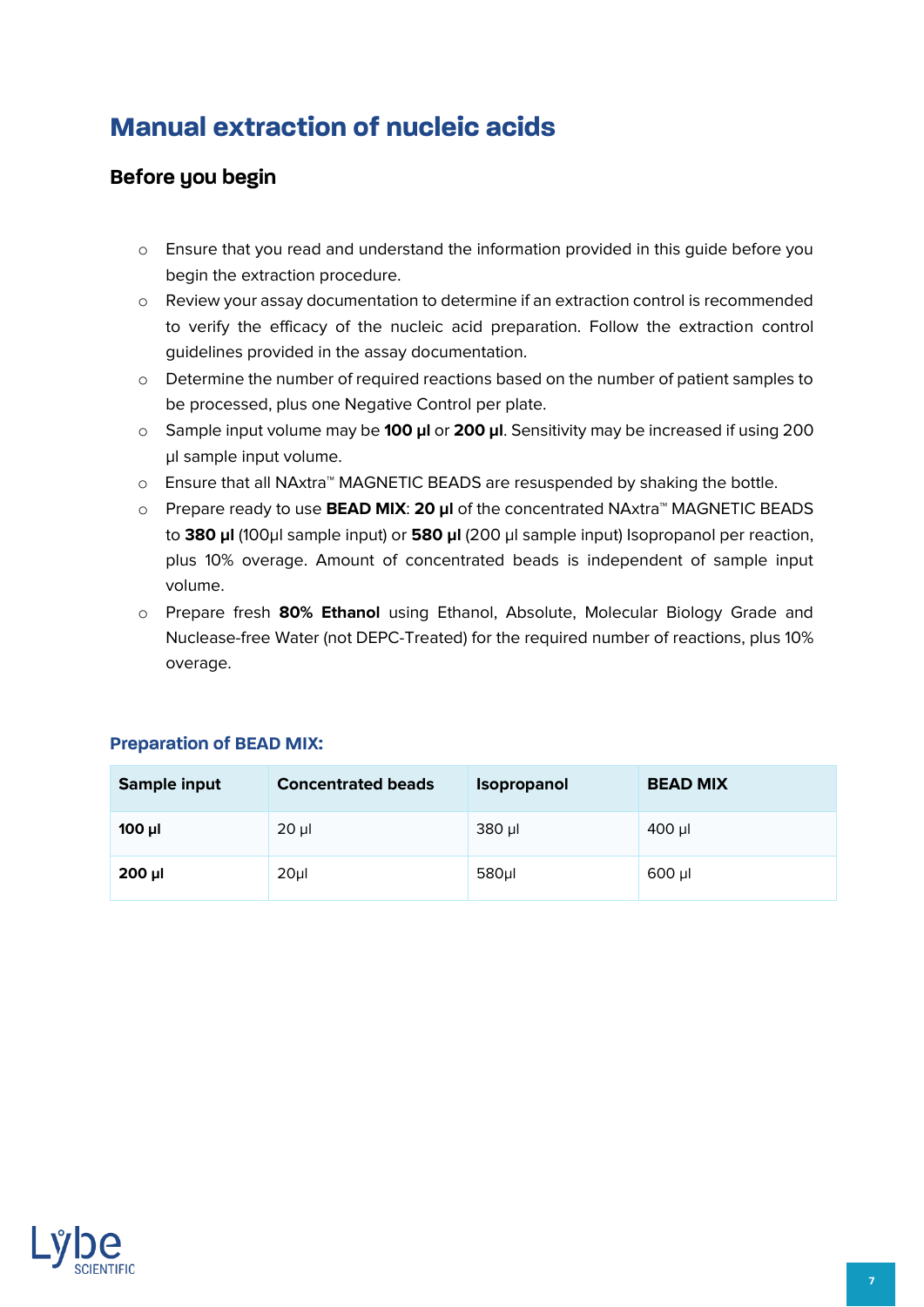## <span id="page-8-0"></span>**Protocol guide for manual extraction**

- 1. Pipette out **200 µl** NAxtra™ LYSIS BUFFER (pr. sample tube or pr. well if using well plate). The volume of NAxtra™ LYSIS BUFFER should be 200 µl independently of sample volume input.
- 2. Add **100 µl** (or **200 µl**) patient sample, mix by pipetting several times (at least 5 times up and down) and leave at room temperature with shaking (900 rpm) for **5 min**.
- 3. Resuspend the ready to use NAxtra™ MAGNETIC BEADS diluted in Isopropanol. Vortex thoroughly to resuspend all beads.
- 4. Add **400 µl** (or **600 µl**) BEAD MIX to each sample/lysis tube and mix (pipetting/vortexing).
- 5. Keep the beads in solution for **10 min** by shaking (900 rpm).
- 6. Place on a magnetic stand and wait until the liquid is clear (2–5 min). Remove and discard supernatant without disturbing the bead pellet.
- 7. Resuspend and wash the beads in **400 µl** 100% Isopropanol, shaking **2 min** (900 rpm).
- 8. Place on a magnetic stand and wait until the liquid is clear (2–5 min). Remove and discard supernatant without disturbing the bead pellet.
- 9. Resuspend and wash the beads in **400 µl** 80% EtOH, shaking **2 min** (900 rpm).
- 10. Place on a magnetic stand and wait until the liquid is clear (2–5 minutes). Remove and discard supernatant without disturbing the bead pellet.
- 11. Resuspend and wash the beads in **400 µl** 80% EtOH, shaking **2 min** (900 rpm).
- 12. Place on a magnetic stand and wait until the liquid is clear (2–5 min). Remove and discard supernatant without disturbing the bead pellet.
- 13. Dry the beads for **10 min** at room temperature, NB! Important that the beads are dried completely.
- 14. Resuspend the beads in **50 µl** Elution buffer, shaking **5 min** (900 rpm).
- 15. Place on a magnetic stand and wait until the liquid is clear (2–5 min). **Transfer the clear supernatant to a new RNase/DNase-free storage tube**.

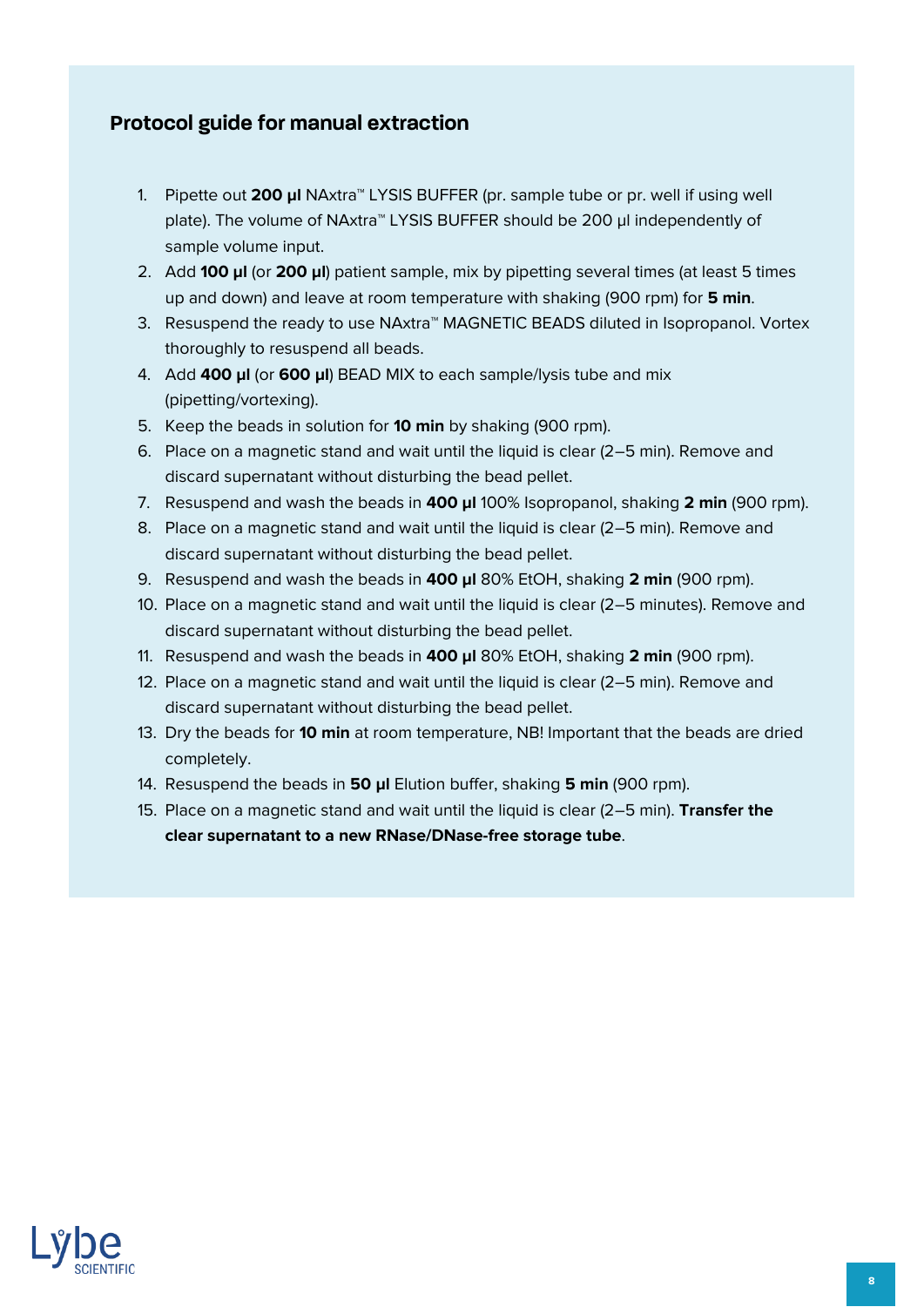# <span id="page-9-0"></span>**Quick guide – manual nucleic acid extraction**

| <b>Step</b>    | <b>Action</b>                                                                        | <b>Practical</b>                                                                                |
|----------------|--------------------------------------------------------------------------------------|-------------------------------------------------------------------------------------------------|
| 1              | Combine:<br>200 µL Lysis Buffer<br>$\bullet$<br>100 µl or 200 µL Sample<br>$\bullet$ | • Mix by pipetting 5 times<br>• Wait 5 minutes                                                  |
| $\overline{2}$ | Add:<br>400 µl or 600 µL BEAD MIX                                                    | • Mix by pipetting 5 times<br>• Shake 900 rpm 10 minutes<br>• Magnetize!<br>• Remove all liquid |
| 3              | Add:<br>400 µL isopropanol                                                           | • Shake 900 rpm 2 minutes<br>• Magnetize!<br>• Remove all liquid                                |
| 4              | Add:<br>400 µL 80% EtOH                                                              | • Shake 900 rpm 2 minutes<br>• Magnetize!<br>• Remove all liquid                                |
| 5              | Add:<br>400 µL 80% EtOH                                                              | • Shake 900 rpm 2 minutes<br>• Magnetize!<br>• Remove all liquid<br>• Air dry for 10 minutes    |
| 6              | Add:<br>50 µL Elution Buffer                                                         | • Shake 900 rpm 5 minutes<br>• Magnetize!<br>• Move liquid to a new tube/plate                  |

Read full protocol guide for detailed description of instruction for use.

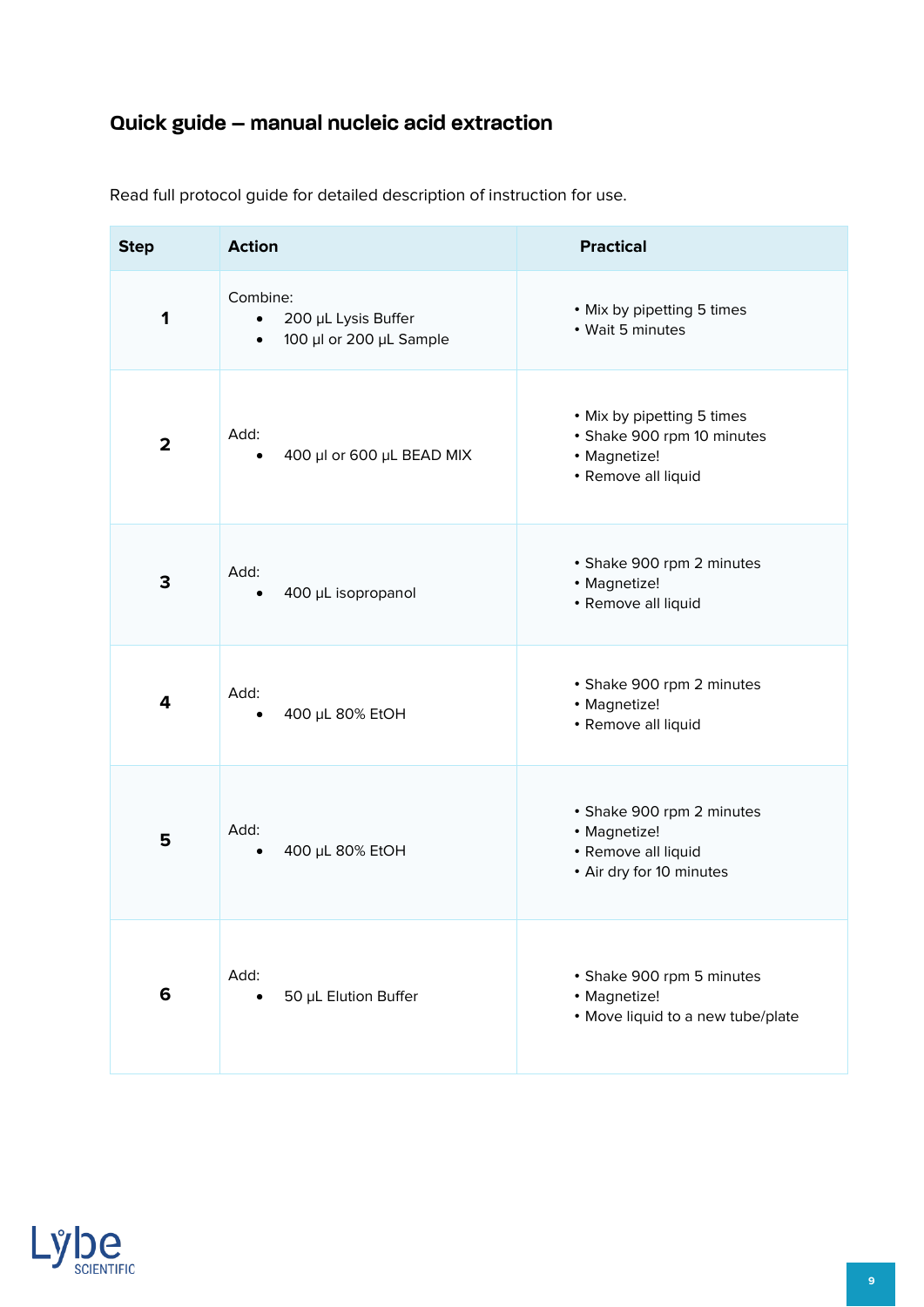# <span id="page-10-0"></span>**Automated extraction using KingFisher™ Flex**

1. Ensure that the KingFisher™ Flex Purification System with 96 Deep-Well Head is set up and that the correct script is loaded on to the instrument. For automation scripts and protocols visit the Documentation and support section or email to [contact@lybescientific.com.](mailto:contact@lybescientific.com)

**IMPORTANT!** Failure to use the proper magnetic head results in lower yields and potential harm to the instrument.

2. Prepare the processing plates according to the table below. Plates may be prepared in advance, sealed with proper foil seal, and stored at 4°C <2 weeks.

| <b>Plate ID</b>      | <b>Reagent</b>        | <b>Plate type</b>                                                    | Volume (µL) | <b>Plate position</b> |
|----------------------|-----------------------|----------------------------------------------------------------------|-------------|-----------------------|
| <b>Wash 1 Plate</b>  | Isopropanol           | KingFisher™<br>Deep-Well Plate                                       | 400         | 2                     |
| Wash 2 Plate         | 80% Ethanol           |                                                                      | 400         | 3                     |
| <b>Wash 3 Plate</b>  | 80% Ethanol           |                                                                      | 400         | 4                     |
| <b>Elution Plate</b> | Water                 | Nunc <sup>™</sup> 96-Well<br>Polypropylene<br>Storage<br>Microplates | 50          | 5                     |
| <b>Comb Plate</b>    | Empty plate with Comb |                                                                      |             | 6                     |

- 3. Shake/vortex the magnetic beads to ensure homogeneous suspension.
- 4. Prepare NAxtra™ magnetic bead mix times the number of samples to be extracted:

| Reagent                       | Volume (µL) |
|-------------------------------|-------------|
| <b>NAxtra™ MAGNETIC BEADS</b> | 20          |
| Isopropanol                   | 380         |
| <b>Total volume</b>           | 400         |

- 5. Prepare Lysis plate by first adding **200 µL** NAxtra™ Lysis Buffer to each well to be extracted, and then add **100 µL** or **200 µl** sample. Mix by pipetting at least 5 times and incubate for 5 min at RT.
- 6. Add **400 µL** or **600 µl** of NAxtra™ magnetic bead mix to each well to be extracted.

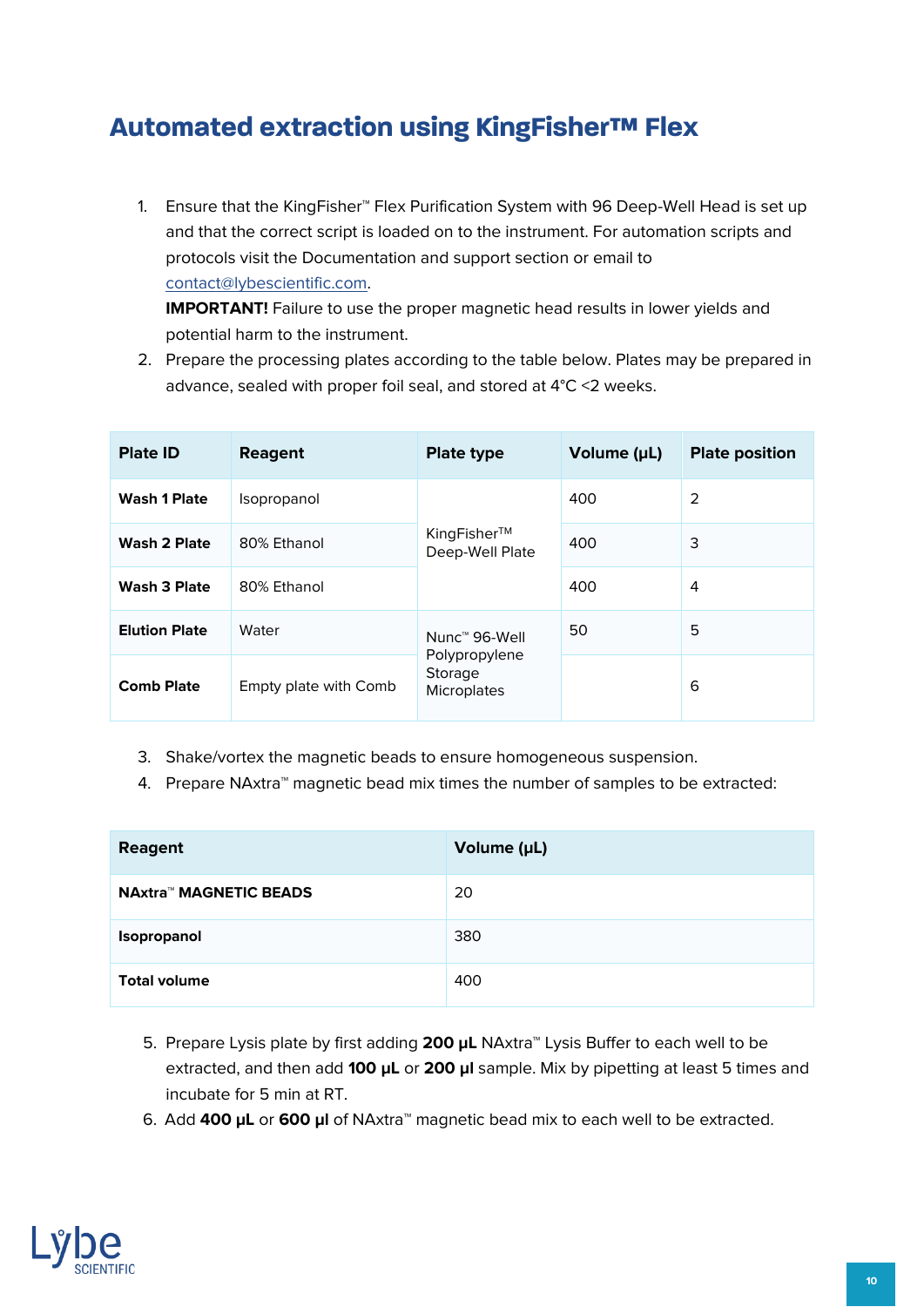- 7. Select the correct script to run the NAxtra™ nucleic acid extraction kit protocol on the KingFisher™ Flex system and start the run, then load the prepared plates into correct position when prompted by the instrument.
- 8. After ~15 min the run will be completed, remove elution plate and seal with proper sealing foil. Dispose used processing plates according to local routine.

The user must validate the NAxtra™ nucleic acid extraction kit in conjunction with the automation platform and consumables used and the downstream in-vitro diagnostic assay. Appropriate controls (e.g. internal controls, extraction controls, positive / negative controls) should be used.

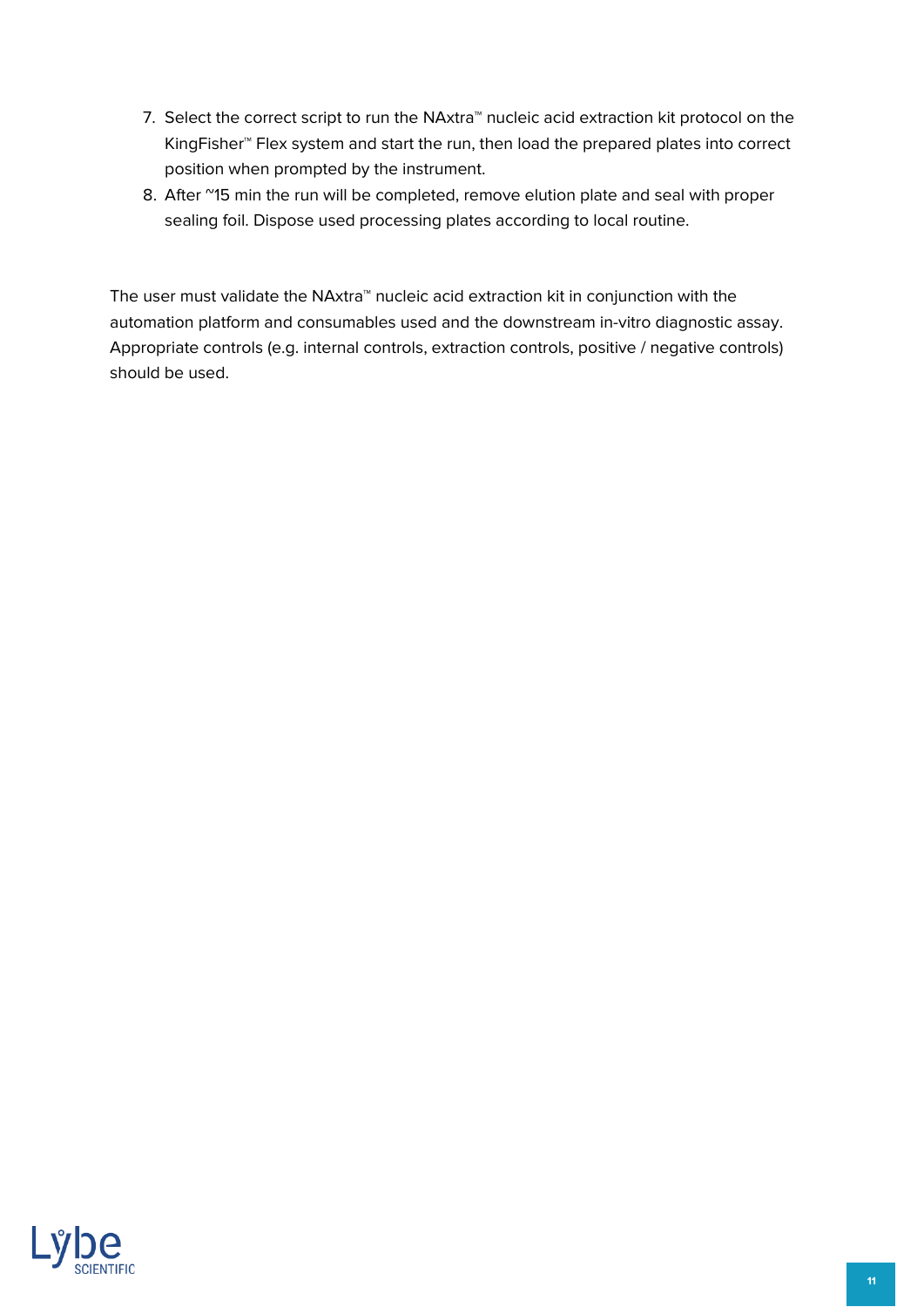# <span id="page-12-0"></span>**Automated extraction using TECAN Fluent® 1080**

## **Automated Work Station**

- 1. Ensure that the TECAN Fluent®1080 Automated Work Station is set up and that the correct file is loaded on to the instrument. For automation scripts and protocols visit the Documentation and support section or email to [contact@lybescientific.com.](mailto:contact@lybescientific.com) **IMPORTANT!** Ensure that the instrument is intact and appropriately calibrated before start.
- 2. Shake/vortex the magnetic beads to ensure homogeneous suspension.
- 3. Prepare NAxtra™ BEADMIX times the number of samples to be extracted:

| <b>Reagent</b>                | Volume (µL) |
|-------------------------------|-------------|
| <b>NAxtra™ MAGNETIC BEADS</b> | 20          |
| Isopropanol                   | 380         |
| <b>Total volume</b>           | 400         |

- 4. Prepare the Tecan Fluent®1080 Automated Work Station and select the appropriate script on the Tecan Fluent<sup>®</sup> 1080 system. Start the run, and load the prepared tips, plates and reservoirs containing NAxtra™ LYSIS BUFFER, NAxtra™ BEADMIX, Isopropanol, Ethanol and Elution Buffer according to the layout prompted in the script.
- 5. After approximately 45 min the run will be completed, remove elution plate and seal with proper sealing foil. Dispose used processing plates according to local routine.

The user must validate the NAxtra™ nucleic acid extraction kit in conjunction with the automation platform and consumables used and the downstream in-vitro diagnostic assay. Appropriate controls (e.g. internal controls, extraction controls, positive / negative controls) should be used.

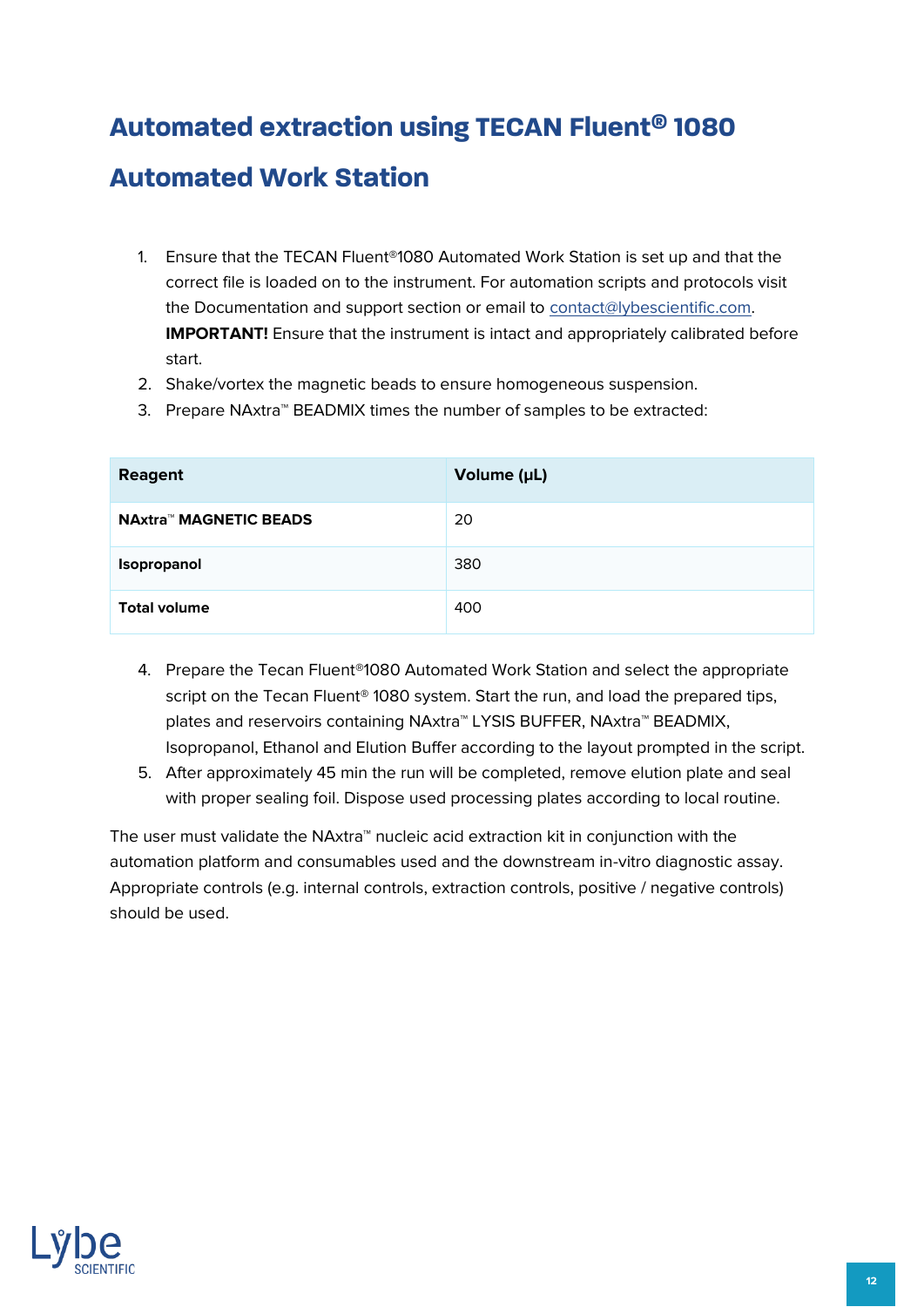# <span id="page-13-0"></span>**Troubleshooting**

| <b>Issue</b>                                               | <b>Possible reason</b>                                                    | <b>Suggested action</b>                                                                                                     |  |
|------------------------------------------------------------|---------------------------------------------------------------------------|-----------------------------------------------------------------------------------------------------------------------------|--|
| Magnetic bead carry-over/<br><b>Loss of magnetic beads</b> | Magnetic separation time too<br>short, all magnetic beads not<br>pelleted | Increase separation (time on<br>magnet) time                                                                                |  |
|                                                            | Magnetic bead pellet disturbed                                            | Be careful not to disturb bead-<br>pellet when aspirating                                                                   |  |
|                                                            | Aspiration speed too high,<br>resulting in disturbing of pellet           | Aspirate at a lower speed, not<br>disturbing the pellet                                                                     |  |
| Poor yield/sensitivity                                     | Magnetic bead pellet disturbed                                            | Be careful not to disturb bead-<br>pellet when aspirating                                                                   |  |
|                                                            | Over-drying of bead pellet,<br>resulting in reduced elution<br>efficiency | Reduce drying time                                                                                                          |  |
|                                                            | Residual wash buffer carry-over<br>in eluate                              | Ethanol in eluate could reduce<br>enzyme efficiency downstream;<br>be careful to remove all wash<br>buffer before next step |  |
| Low purity/poor performance<br>in downstream applications  | Residual wash buffer carry-over<br>in eluate                              | Ethanol in eluate could reduce<br>enzyme efficiency downstream;<br>be careful to remove all wash<br>buffer before next step |  |
|                                                            | Eluate could be contaminated<br>by inhibitors                             | For RT-qPCR try dilution of<br>eluate. Type of contamination<br>can be analyzed using UV-vis<br>spectrophotometer.          |  |

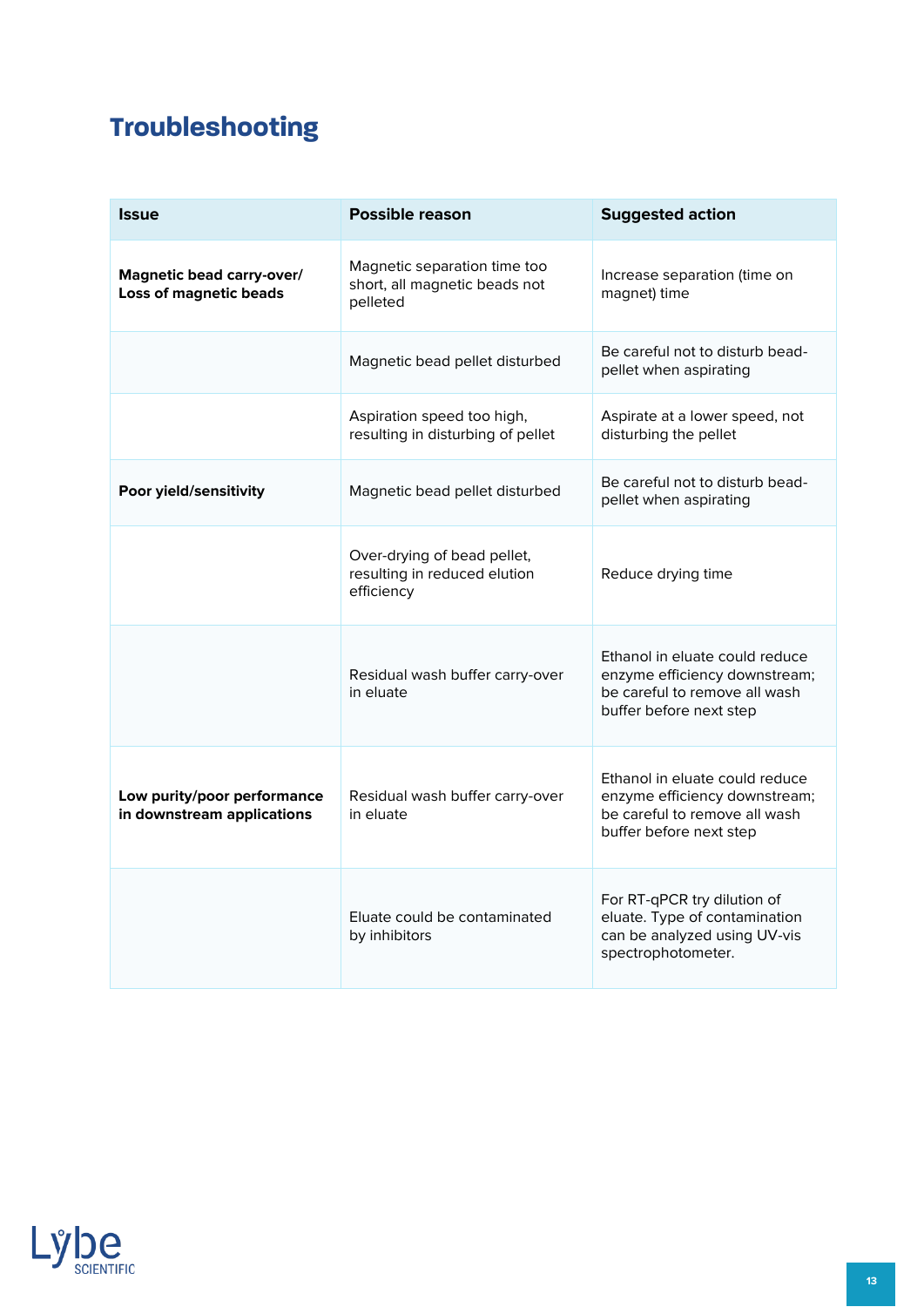# <span id="page-14-0"></span>**Safety**



**WARNING! GENERAL SAFETY**. Using this product in a manner not specified in the user documentation may result in personal injury. Ensure that anyone using this product has received instructions in general safety practices for laboratories and the safety information provided in this document.

Before handling chemicals, read and understand all applicable Safety Data Sheets (SDSs) and use appropriate personal protective equipment (gloves, gowns, eye protection, and so on). To obtain SDSs, see the "Documentation and Support" section in this document.

## <span id="page-14-1"></span>**Chemical safety**



**WARNING! GENERAL CHEMICAL HANDLING.** To minimize hazards, ensure laboratory personnel read and practice the general safety guidelines for chemical usage, storage, and waste provided below. Consult the relevant SDS for specific precautions and instructions:

- o Read and understand the Safety Data Sheets (SDSs) provided by the chemical manufacturer before you store, handle, or work with any chemicals or hazardous materials. To obtain SDSs, see the "Documentation and Support" section in this document.
- o Minimize contact with chemicals. Wear appropriate personal protective equipment when handling chemicals (for example, safety glasses, gloves, or protective clothing).
- o Minimize the inhalation of chemicals. Do not leave chemical containers open. Use only with sufficient ventilation (for example, fume hood).
- o Check regularly for chemical leaks or spills. If a leak or spill occurs, follow the manufacturer cleanup procedures as recommended in the SDS.
- o Handle chemical wastes in a fume hood.
- o Ensure use of primary and secondary waste containers. (A primary waste container holds the immediate waste. A secondary container contains spills or leaks from the primary container. Both containers must be compatible with the waste material and meet federal, state, and local requirements for container storage.)
- o After emptying a waste container, seal it with the cap provided.
- $\circ$  Characterize (by analysis if needed) the waste generated by the particular applications, reagents, and substrates used in your laboratory.
- o Ensure that the waste is stored, transferred, transported, and disposed of according to all local, state/provincial, and/or national regulations.
- o **IMPORTANT!** Radioactive or biohazardous materials may require special handling, and disposal limitations may apply.

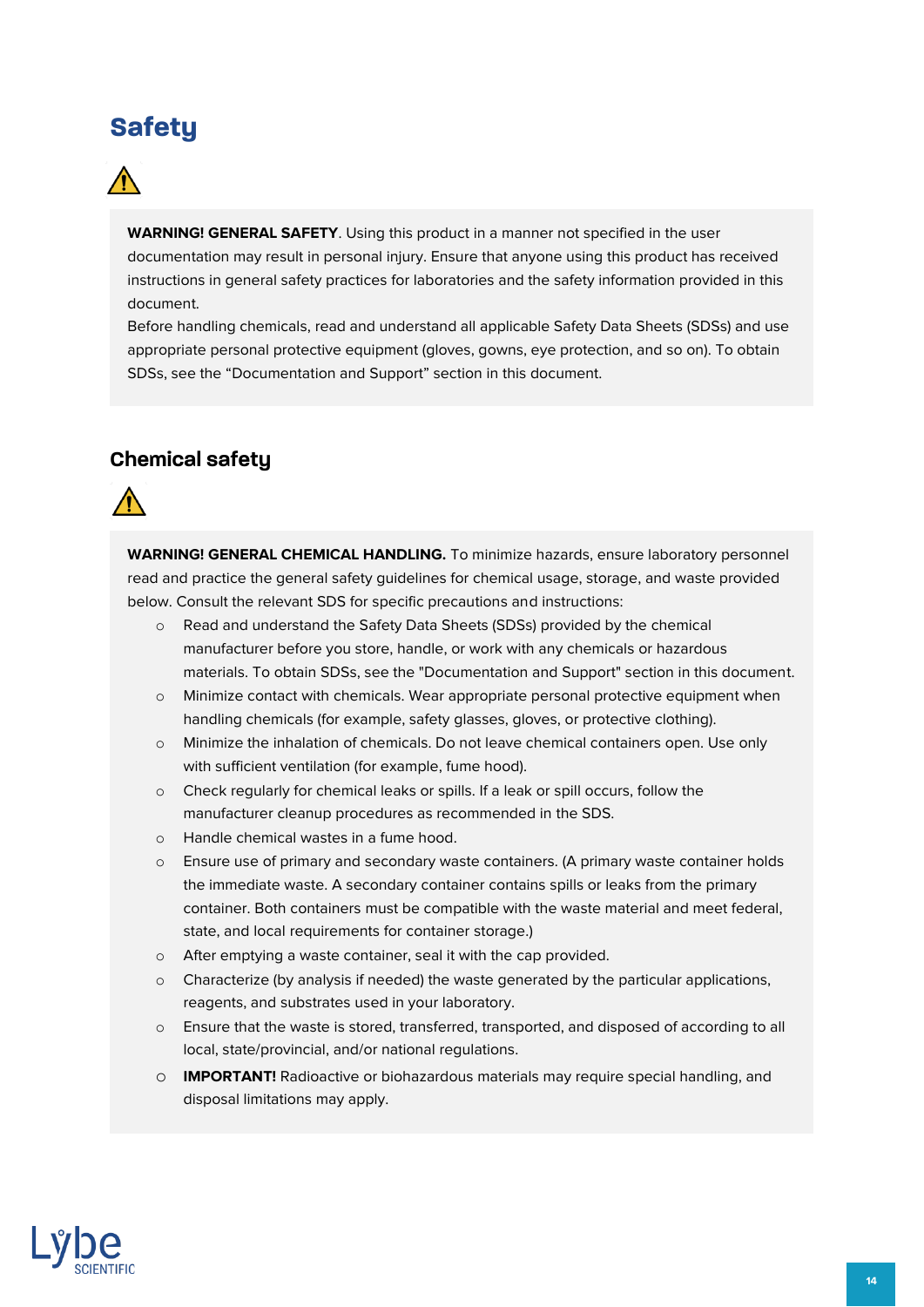## <span id="page-15-0"></span>**Biological hazard safety**



**WARNING! BIOHAZARD.** Biological samples such as tissues, body fluids, infectious agents, and blood of humans and other animals have the potential to transmit infectious diseases. Conduct all work in properly equipped facilities with the appropriate safety equipment (for example, physical containment devices). Safety equipment can also include items for personal protection, such as gloves, coats, gowns, shoe covers, boots, respirators, face shields, safety glasses, or goggles. Individuals should be trained according to applicable regulatory and company/ institution requirements before working with potentially biohazardous materials. Follow all applicable local, state/provincial, and/or national regulations. The following reference provide general guidelines when handling biological samples in laboratory environment.

o Laboratory biosafety manual, fourth edition. Geneva: World Health Organization; 2020 (Laboratory biosafety manual, fourth edition and associated monographs) www.who.int/publications/i/item/9789240011311